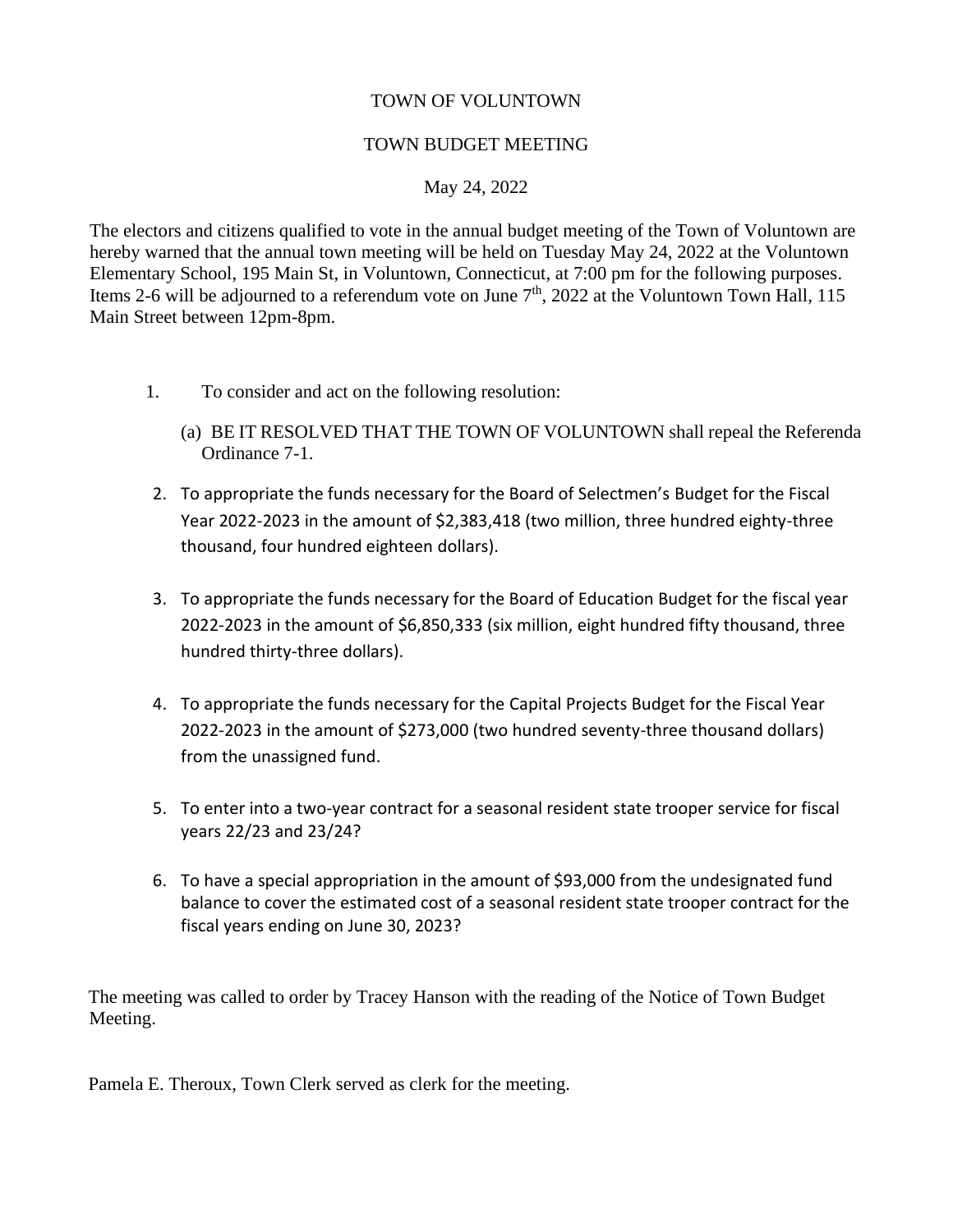Call for the moderator by the Clerk. Motion by Jack Wesa to nominate Tracey Hanson as moderator, which was seconded by Matthew Hanson. No other nominations were made. All were in favor of Tracey Hanson serving as moderator.

The moderator asked for a motion to dispense with reading the call of the meeting again. Edward Delsanto made a motion to dispense with the reading of the call of the meeting again. Arthur Nieminen seconded it, and all were in favor.

Item#1: To consider and act on the following resolution:

(a) BE IT RESOLVED THAT THE TOWN OF VOLUNTOWN shall repeal the Referenda Ordinance 7-1.

Susan Choquette made a motion to accept Item #1 and Edward Delsanto seconded it. Item #1 was opened for discussion. Tracey Hanson read the ordinance being repealed "7-1 **[Time and date.](https://ecode360.com/35980514#35980514)** All referenda held in the Town of Voluntown shall be held during the period of 12:00 noon to 8:00 p.m., on a Tuesday, such date to be set by the Board of Selectmen." Tracey explained that this is very limiting at budget time and only allows 2 dates to use for the referenda. Diana Ingraham made a motion to close discussion and James Anderson seconded it. All were in favor.

Tracey Hanson called for a vote on item #1. All were in favor. Ordinance 7-1 is repealed.

Item#2: To appropriate the funds necessary for the Board of Selectmen's Budget for the Fiscal Year 2022-2023 in the amount of \$2,383,418 (two million, three hundred eighty-three thousand, four hundred eighteen dollars).

Edward Delsanto made a motion to accept Item #2 and Ralph Lafrazza seconded it. Item #2 was opened for discussion. Tracey Hanson showed a presentation of the year in review and the current budget. She went over the grants that have been received totaling \$2,955,966.00 and the added revenue through the increase in PILOT funding and the assessment. She spoke about the many improvements and programs that the Town hall and Public Works have done this year. She then explained why there is a requested increase in the First Selectman salary. It is not a raise, it is a change in the position to full time. The workload of the Fist Selectman cannot be completed on a part time basis. A full time First Selectman is necessary, they need to be available for office hours, grant writing, and emergency needs 24 hours a day as well as also being the Road Foreman. A question was asked whether Tracey also draws a salary as the Road Foreman, and she explained that she does not. Several other citizens spoke as to how much the current First Selectman, Tracey Hanson, has done for the Town, the amount of time she spends, the relationships that she has forged, and how dedicated and responsive she is. Other questions were asked as to why we need a full time Selectman and the amount of the salary change. Julie Zelinsky, the Assistant to the First Selectman and Director of Finance explained that she brought this position change to the Board of Selectman and requested this increase. She explained that if we were to go back to a part time First Selectman, we would need to hire staff to support this person. A Road Foreman, a grant writer, and more then likely someone to cover office hours. It is imperative that any future First Selectman understands before they run for office that this is a full-time position. Tracey continued with the budget presentation going over the grants that have been received and the ones that are in process now. A question was asked as to why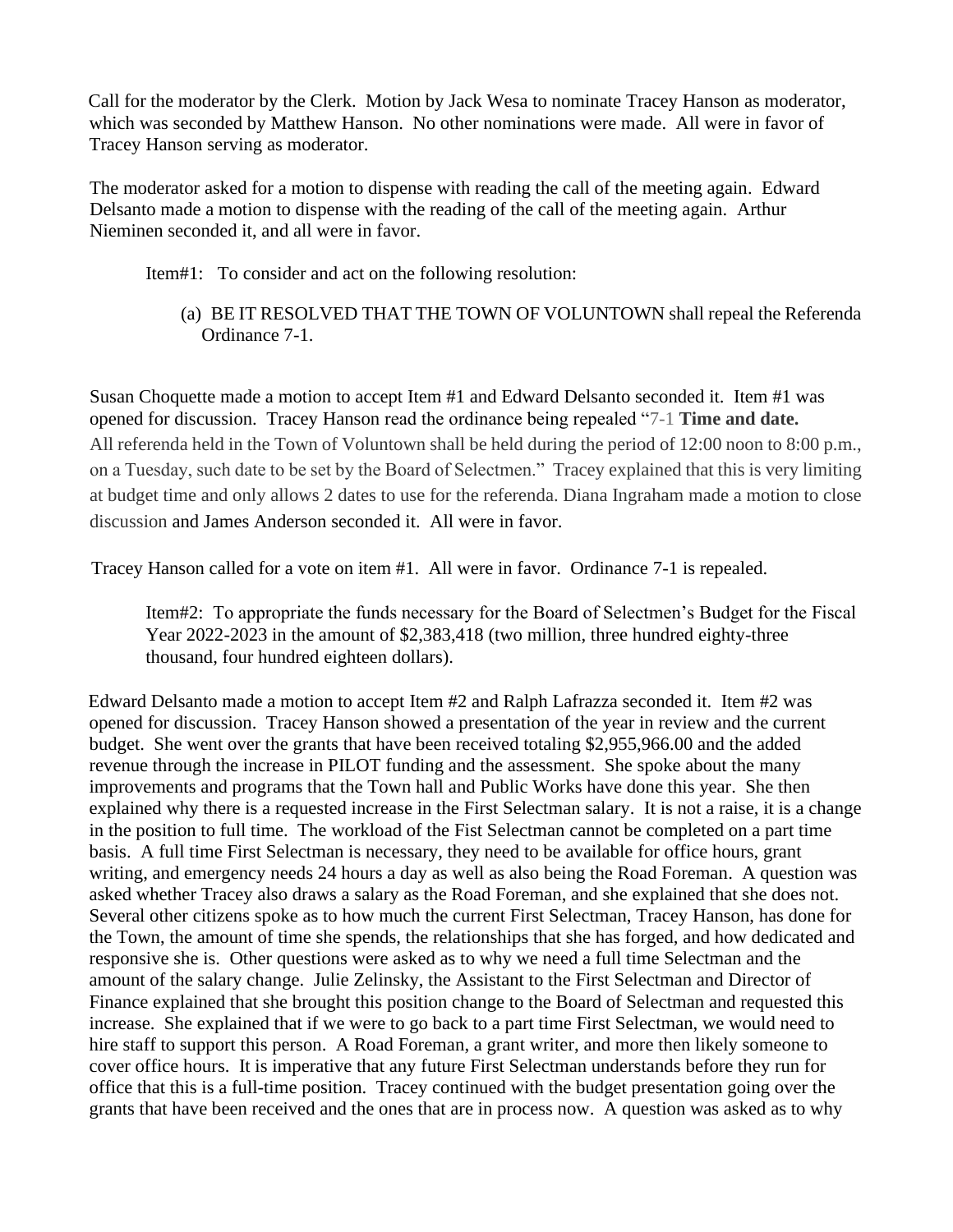the library roof repair wasn't paid for with the grant funds they received, and Tracey explained that the grant funds are for specific items and must be used for those items and nothing else. There were further questions and comments regarding the bottle bill "nip tax", Wylie School flagpole and bell being repaired and put back in place, the traffic issues at Beach Pond and on Main Street, the clock being repaired, the flashing school zone signs, and the budget increase in the Transfer Station. A motion was made by Robert Sirpenski to close discussion seconded by Ralph Lafrazza. All were in favor, so carried.

In accordance with section 7-7 of the CGS, the Selectmen have elected to move item #2 to a referendum vote, and the question will read, "SHALL THE TOWN OF VOLUNTOWN APPROVE A FY 2022-2023 BOARD OF SELECTMEN'S BUDGET IN THE AMOUNT OF \$2,383,418.00."

Item #3: To appropriate the funds necessary for the Board of Education Budget for the fiscal year 2022-2023 in the amount of \$6,850,333 (six million, eight hundred fifty thousand, three hundred thirty-three dollars).

Susan Choquette made a motion to accept Item #3 and Jack Wesa seconded it. Item #3 was opened for discussion. Kate Beauparlant the Board of Education Chairwomen went over the budget and explained that the main increases were for fuel and electricity. A question was asked regarding the plans for Veteran's Day, and that will depend on the current COVID numbers and recommendation from Uncas Health. Adam Burrows, Superintendent of Schools, thanked the BOE for working so hard to come up with a budget that works for the Town and the students as well. He also asked for help contacting legislators to keep our ECS grant at the current funding level. Joe Miller made a motion to close discussion seconded by Lars Rafeldt. All were in favor, so carried.

In accordance with section 7-7 of the CGS, the Selectmen have elected to move item #3 to a referendum vote, and the question will read, "SHALL THE TOWN OF VOLUNTOWN APPROVE A FY 2022-2023 BOARD OF EDUCATION BUDGET IN THE AMOUNT OF \$6,850,333.00."

> Item #4: To appropriate the funds necessary for the Capital Projects Budget for the Fiscal Year 2022-2023 in the amount of \$273,000 (two hundred seventy-three thousand dollars) from the unassigned fund.

Edward Delsanto made a motion to accept Item #4 and Robert Sirpenski seconded it. Item #4 was opened for discussion. Tracey Hanson went over the items in the Capital Projects Budget. There were no further questions. Jack Wesa made a motion to close discussion seconded by Sandra Pellinen. All were in favor, so carried.

In accordance with section 7-7 of the CGS, the Selectmen have elected to move item #4 to a referendum vote, and the question will read, "SHALL THE TOWN OF VOLUNTOWN APPROVE A FY 2022-2023 CAPITAL PROJECTS BUDGET in the amount of \$273,000.00."

> Item #5: To enter into a two-year contract for a seasonal resident state trooper service for fiscal years 22/23 and 23/24?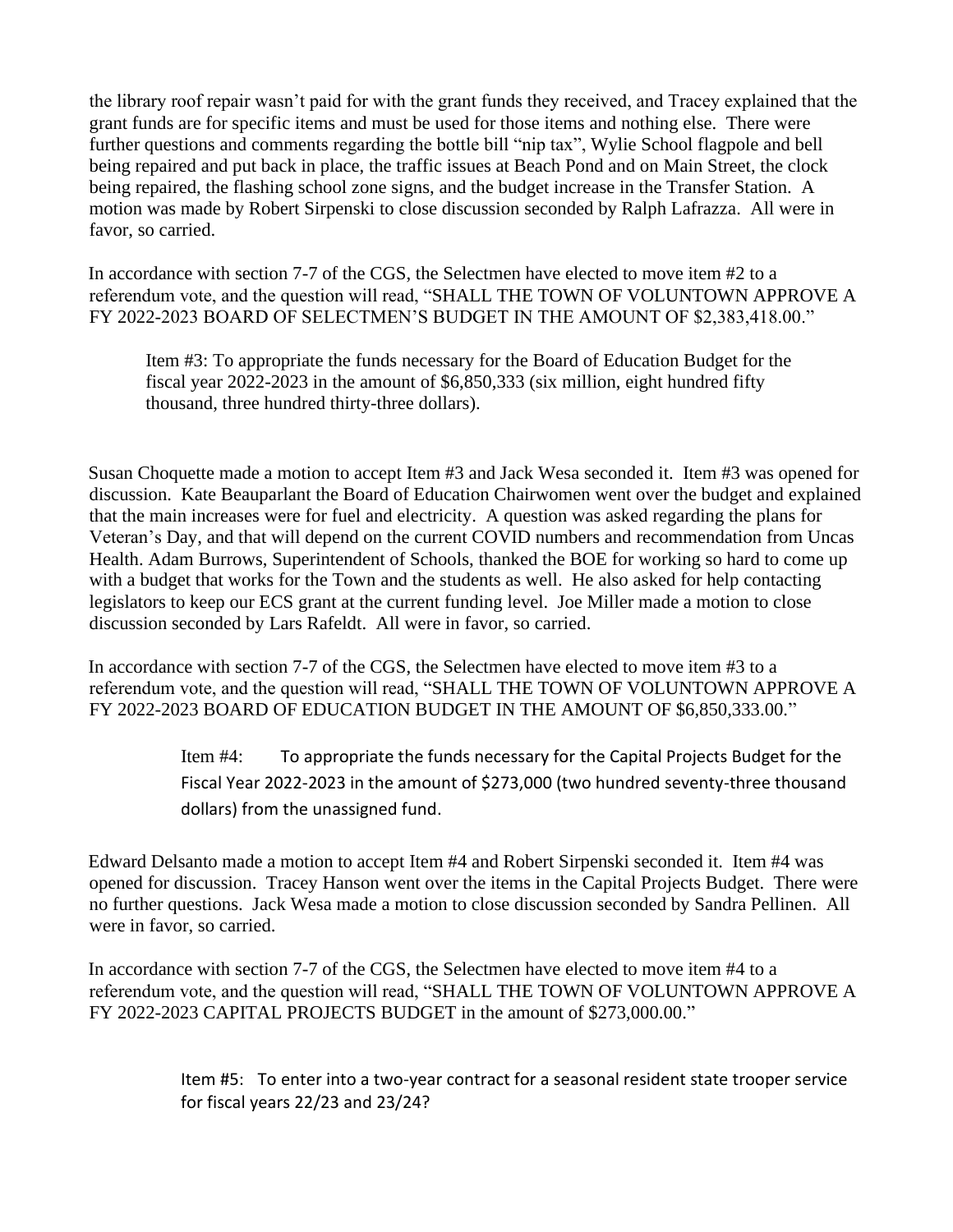Diana Ingraham made a motion to accept Item #5 and Ralph Lafrazza seconded it. Item #5 was opened for discussion. Many questions were asked regarding the coverage, hours, additional resources having a resident trooper adds, response time, and what happens with coverage for sick, vacation, and court time. Sargent DeAngelo, from State Police Troop E and a former six year resident trooper in Haddam, explained that the most significant benefit to having a resident trooper is the relationships. That trooper knows the Town and the individuals well and responds accordingly, and that people have a person to reach out to when they have a problem. The response time will be much quicker when the trooper is on duty, but the same when they are not. The hours are flexible and will be negotiated and set up with the town. If the resident trooper is out for more than two weeks, or it is known ahead of time a replacement is sent. A suggestion to put together a committee to research whether a resident trooper is really needed at this time was made, and Tracey explained that the purpose of bring this to referenda is to decide what the Town wants at this time. A suggestion was made to bring a neighborhood watch back and Tracey responded that it will be looked into if the Town would like to do this. It was also asked if the trooper could actually be on Beach Pond, and Sargent DeAngelo stated that this would have to be negotiated but could probably happen. Robert Sirpenski made a motion to close discussion seconded by Ralph Lafrazza. All were in favor, so carried.

In accordance with section 7-7 of the CGS, the Selectmen have elected to move item #5 to a referendum vote, and the question will read, "SHALL THE TOWN ENTER INTO A TWO-YEAR CONTRACT FOR SEASONAL RESIDENT STATE TROOPER SERVICES FOR FISCAL YEARS 22/23 and 23/24?"

> Item #6: To have a special appropriation in the amount of \$93,000 from the undesignated fund balance to cover the estimated cost of a seasonal resident state trooper contract for the fiscal years ending on June 30, 2023?

Ralph Lafrazza made a motion to accept Item #6 and Try Jones seconded it. Item #6 was opened for discussion. Tracey Hanson explained that this was to approve the monies for the seasonal state trooper and that a year-round resident trooper would be double this. Susan Choquette made a motion to close discussion seconded by Robert Sirpenski. All were in favor, so carried.

In accordance with section 7-7 of the CGS, the Selectmen have elected to move item #6 to a referendum vote, and the question will read, "SHALL THE TOWN APPROVE A SPECIAL APPROPRIATION IN THE AMOUNT OF \$93,000 FROM UNDESIGNATED FUND BALANCE TO COVER THE ESTIMATED COST OF THE SEASONAL RESIDENT STATE TROOPER CONTRACT FOR THE FISCAL YEARS ENDING ON JUNE 30, 2023?

The referendum was held on Tuesday, June 7, between the hours of 12:00 P.M. and 8:00 P.M. and the Moderator announced that the questions had been approved by the following votes: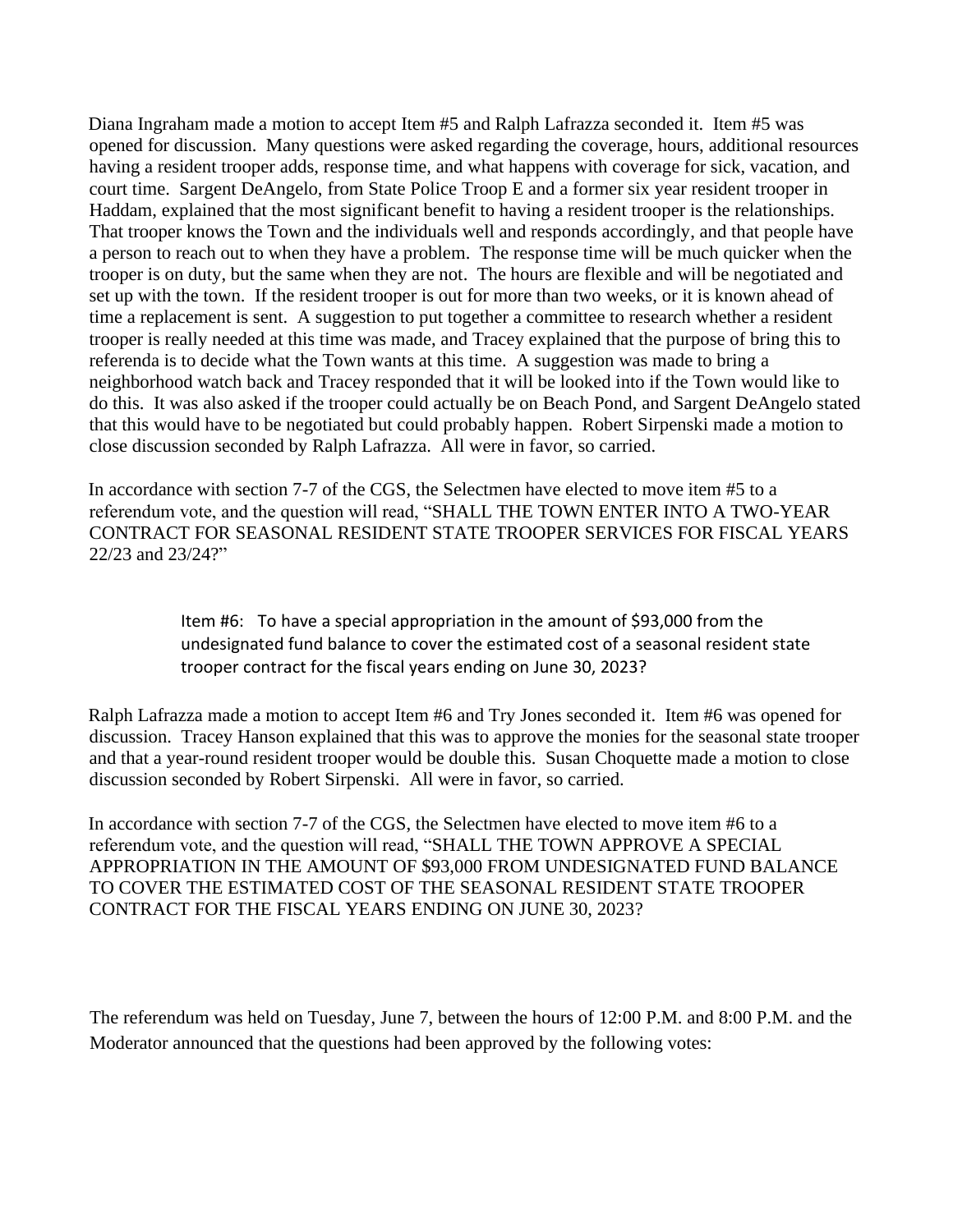2. **"**To appropriate the funds necessary for the Board of Selectmen's Budget for the Fiscal Year 2022-2023 in the amount of \$2,383,418 (two million, three hundred eighty-three thousand, four hundred eighteen dollars).

Number of "Yes" votes \_135\_ \_\_ Number of "No" votes  $108$ Item #2: Passed

3. To appropriate the funds necessary for the Board of Education Budget for the fiscal year 2022-2023 in the amount of \$6,850,333 (six million, eight hundred fifty thousand, three hundred thirty-three dollars).

| Number of "Yes" votes | 161 |
|-----------------------|-----|
| Number of "No" votes  | X') |
| Item $# 3$ : Passed   |     |

4. To appropriate the funds necessary for the Capital Projects Budget for the Fiscal Year 2022-2023 in the amount of \$273,000 (two hundred seventy-three thousand dollars) from the unassigned fund.

| Number of "Yes" votes | -157 |
|-----------------------|------|
| Number of "No" votes  | 85   |

Item #4: Passed

5. To enter into a two-year contract for a seasonal resident state trooper service for fiscal years 22/23 and 23/24?

| Number of "Yes" votes | 93  |
|-----------------------|-----|
| Number of "No" votes  | 158 |

Item #5: Failed